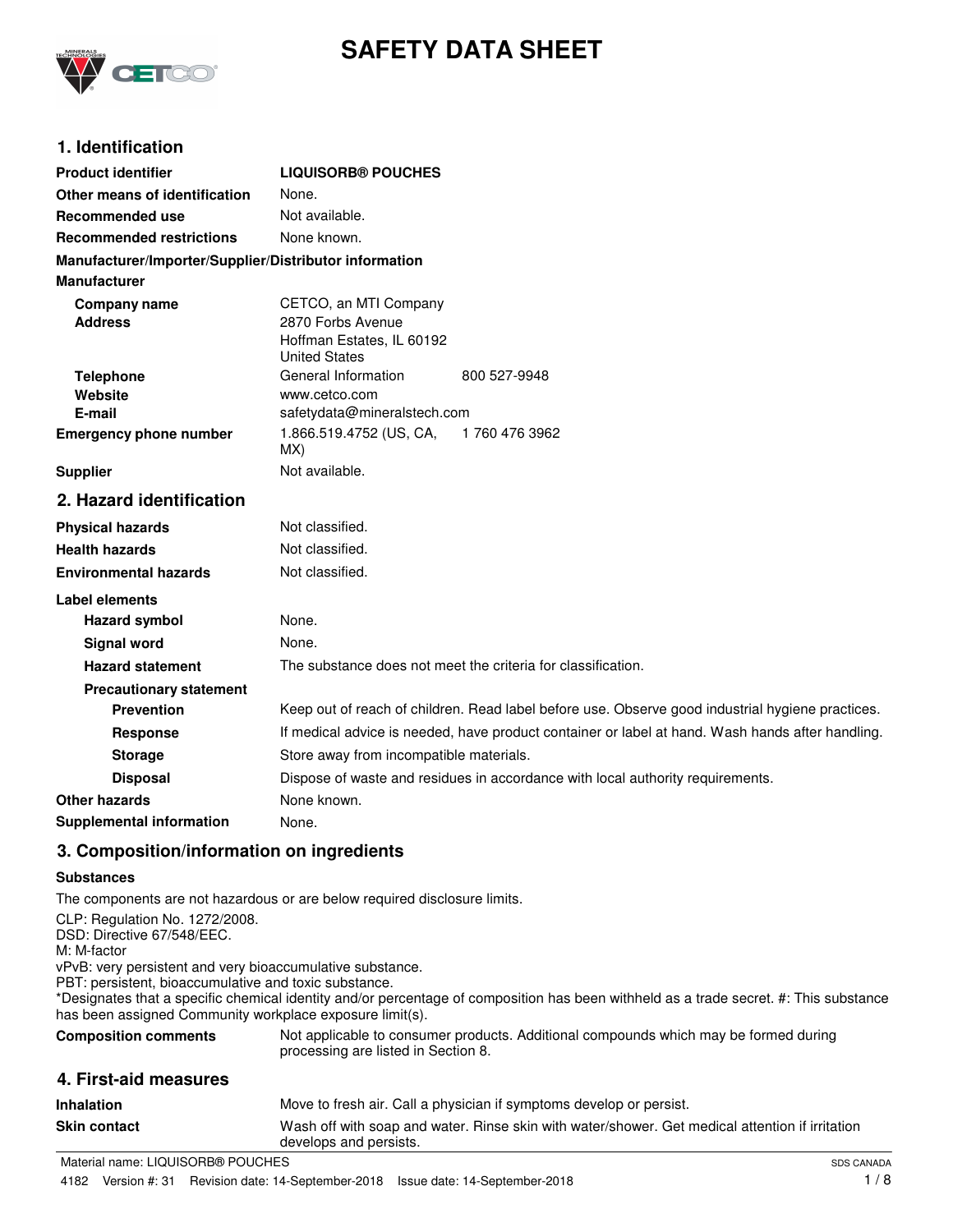| Eye contact<br>Ingestion                                                     | Do not rub eyes. Rinse with water. Get medical attention if irritation develops and persists.<br>Rinse mouth. Rinse mouth thoroughly. If ingestion of a large amount does occur, call a poison<br>control center immediately. Do not induce vomiting without advice from poison control center. If<br>vomiting occurs, keep head low so that stomach content doesn't get into the lungs. Get medical<br>attention if symptoms occur. |
|------------------------------------------------------------------------------|--------------------------------------------------------------------------------------------------------------------------------------------------------------------------------------------------------------------------------------------------------------------------------------------------------------------------------------------------------------------------------------------------------------------------------------|
| <b>Most important</b><br>symptoms/effects, acute and<br>delayed              | Dusts may irritate the respiratory tract, skin and eyes.                                                                                                                                                                                                                                                                                                                                                                             |
| Indication of immediate<br>medical attention and special<br>treatment needed | Treat symptomatically.                                                                                                                                                                                                                                                                                                                                                                                                               |
| <b>General information</b>                                                   | If you feel unwell, seek medical advice (show the label where possible). Ensure that medical<br>personnel are aware of the material(s) involved, and take precautions to protect themselves. Show<br>this safety data sheet to the doctor in attendance.                                                                                                                                                                             |

## **5. Fire-fighting measures**

| Suitable extinguishing media                                     | Water fog. Foam. Dry chemical powder. Carbon dioxide (CO2).                                   |
|------------------------------------------------------------------|-----------------------------------------------------------------------------------------------|
| Unsuitable extinguishing<br>media                                | Do not use water jet as an extinguisher, as this will spread the fire.                        |
| Specific hazards arising from<br>the chemical                    | During fire, gases hazardous to health may be formed.                                         |
| Special protective equipment<br>and precautions for firefighters | Self-contained breathing apparatus and full protective clothing must be worn in case of fire. |
| <b>Fire fighting</b><br>equipment/instructions                   | Use water spray to cool unopened containers.                                                  |
| <b>Specific methods</b>                                          | Use standard firefighting procedures and consider the hazards of other involved materials.    |
| <b>General fire hazards</b>                                      | No unusual fire or explosion hazards noted.                                                   |

## **6. Accidental release measures**

| Personal precautions.<br>protective equipment and<br>emergency procedures | Keep unnecessary personnel away. Wear appropriate protective equipment and clothing during<br>clean-up. Use a NIOSH/MSHA approved respirator if there is a risk of exposure to dust/fume at<br>levels exceeding the exposure limits. Local authorities should be advised if significant spillages<br>cannot be contained. |
|---------------------------------------------------------------------------|---------------------------------------------------------------------------------------------------------------------------------------------------------------------------------------------------------------------------------------------------------------------------------------------------------------------------|
| Methods and materials for<br>containment and cleaning up                  | Stop the flow of material, if this is without risk. Collect dust using a vacuum cleaner equipped with<br>HEPA filter.                                                                                                                                                                                                     |
|                                                                           | Large Spills: Wet down with water and dike for later disposal. Shovel the material into waste<br>container. Avoid the generation of dusts during clean-up. Following product recovery, flush area<br>with water.                                                                                                          |
|                                                                           | Small Spills: Sweep up or vacuum up spillage and collect in suitable container for disposal.                                                                                                                                                                                                                              |
| <b>Environmental precautions</b>                                          | Prevent further leakage or spillage if safe to do so. Avoid discharge into drains, water courses or<br>onto the ground.                                                                                                                                                                                                   |
| 7. Handling and storage                                                   |                                                                                                                                                                                                                                                                                                                           |
| Precautions for safe handling                                             | Minimize dust generation and accumulation. Provide appropriate exhaust ventilation at places<br>where dust is formed. Handle and open container with care. Practice good housekeeping.                                                                                                                                    |

Store in original tightly closed container. Store in a well-ventilated place. Keep out of the reach of children. Use care in handling/storage. **Conditions for safe storage, including any incompatibilities**

## **8. Exposure controls/personal protection**

## **Occupational exposure limits**

| Canada. Alberta OELs (Occupational Health & Safety Code, Schedule 1, Table 2) |      |                  |                       |
|-------------------------------------------------------------------------------|------|------------------|-----------------------|
| <b>Byproducts</b>                                                             | Type | Value            | Form                  |
| <b>INERT OR NUISANCE</b><br><b>DUSTS</b>                                      | TWA  | $3 \text{ ma/m}$ | Respirable particles. |
|                                                                               |      | 10 $mq/m3$       | Total particulate.    |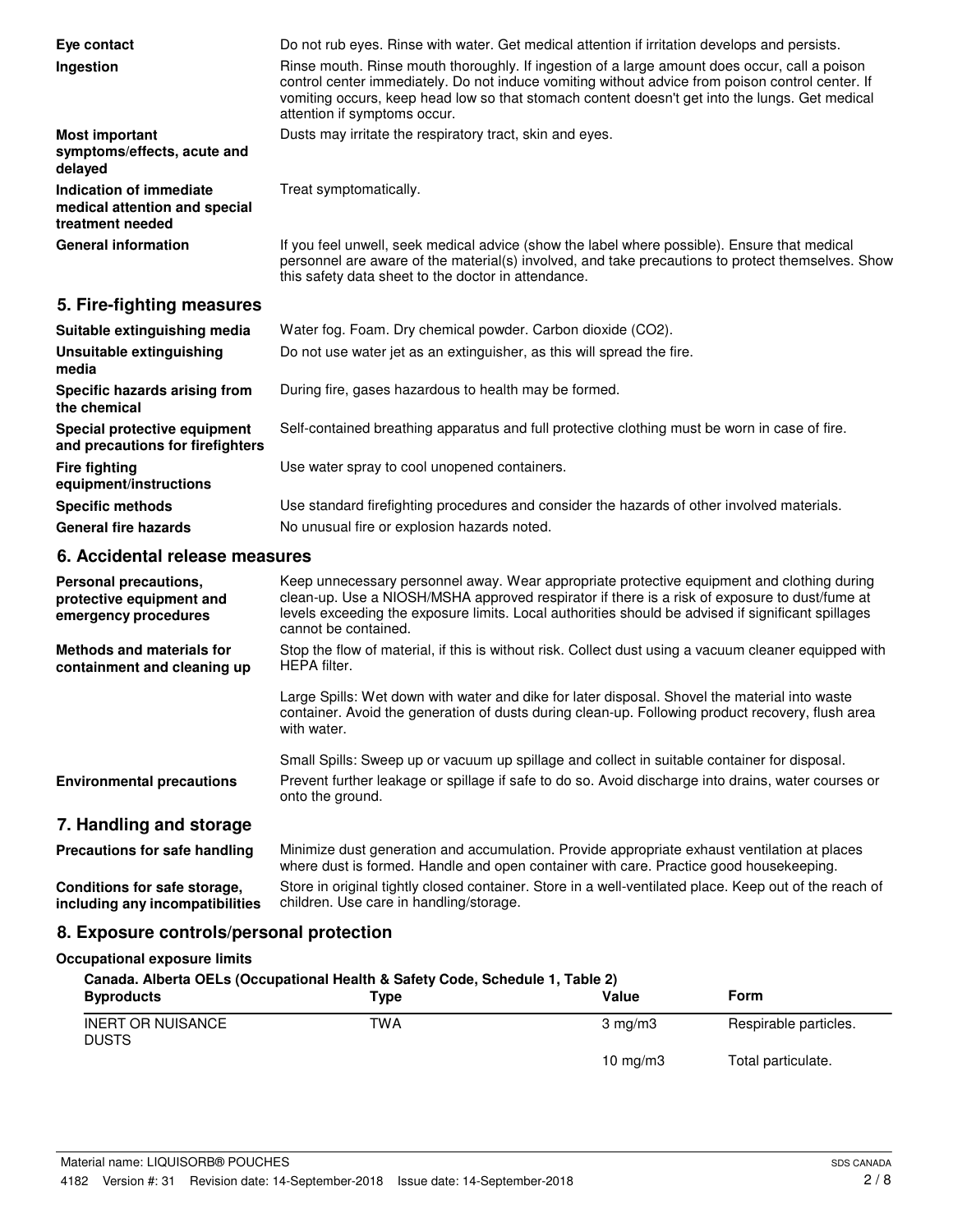| Safety Regulation 296/97, as amended)<br><b>Byproducts</b>                        | <b>Type</b>                                                                                                                                                                                                                 | Value            | Form                 |
|-----------------------------------------------------------------------------------|-----------------------------------------------------------------------------------------------------------------------------------------------------------------------------------------------------------------------------|------------------|----------------------|
| <b>INERT OR NUISANCE</b><br><b>DUSTS</b>                                          | <b>TWA</b>                                                                                                                                                                                                                  | $3$ mg/m $3$     | Respirable fraction. |
|                                                                                   |                                                                                                                                                                                                                             | 10 $mg/m3$       | Total dust.          |
| <b>Byproducts</b>                                                                 | Canada. Ontario OELs. (Control of Exposure to Biological or Chemical Agents)<br><b>Type</b>                                                                                                                                 | Value            | <b>Form</b>          |
| <b>INERT OR NUISANCE</b><br><b>DUSTS</b>                                          | <b>TWA</b>                                                                                                                                                                                                                  | $3 \text{ mg/m}$ | Respirable fraction. |
|                                                                                   |                                                                                                                                                                                                                             | 10 $mg/m3$       | Inhalable fraction.  |
| <b>Byproducts</b>                                                                 | Canada. Quebec OELs. (Ministry of Labor - Regulation respecting occupational health and safety)<br><b>Type</b>                                                                                                              | Value            | Form                 |
| <b>INERT OR NUISANCE</b><br><b>DUSTS</b>                                          | <b>TWA</b>                                                                                                                                                                                                                  | 10 $mg/m3$       | Total dust.          |
| <b>Biological limit values</b>                                                    | No biological exposure limits noted for the ingredient(s).                                                                                                                                                                  |                  |                      |
| <b>Exposure guidelines</b>                                                        | No exposure standards allocated.                                                                                                                                                                                            |                  |                      |
| Appropriate engineering<br>controls                                               | If material is ground, cut, or used in any operation which may generate dusts, use appropriate local<br>exhaust ventilation to keep exposures below the recommended exposure limits.                                        |                  |                      |
|                                                                                   | Individual protection measures, such as personal protective equipment                                                                                                                                                       |                  |                      |
| Eye/face protection                                                               | Wear safety glasses with side shields (or goggles).                                                                                                                                                                         |                  |                      |
| <b>Skin protection</b>                                                            |                                                                                                                                                                                                                             |                  |                      |
| <b>Hand protection</b>                                                            | Wear appropriate chemical resistant gloves. Suitable gloves can be recommended by the glove<br>supplier. Not normally needed.                                                                                               |                  |                      |
| Other                                                                             | Wear suitable protective clothing.                                                                                                                                                                                          |                  |                      |
| <b>Respiratory protection</b>                                                     | Use a NIOSH/MSHA approved respirator if there is a risk of exposure to dust/fume at levels<br>exceeding the exposure limits. Wear respirator with dust filter. Dust mask.                                                   |                  |                      |
| <b>Thermal hazards</b>                                                            | Wear appropriate thermal protective clothing, when necessary.                                                                                                                                                               |                  |                      |
| <b>General hygiene</b><br>considerations                                          | Always observe good personal hygiene measures, such as washing after handling the material<br>and before eating, drinking, and/or smoking. Routinely wash work clothing and protective<br>equipment to remove contaminants. |                  |                      |
| 9. Physical and chemical properties                                               |                                                                                                                                                                                                                             |                  |                      |
| Appearance                                                                        | Fabric/Mat                                                                                                                                                                                                                  |                  |                      |
| <b>Physical state</b>                                                             | Solid.                                                                                                                                                                                                                      |                  |                      |
| Form                                                                              | Granular. Mat                                                                                                                                                                                                               |                  |                      |
| <b>Color</b>                                                                      | White.                                                                                                                                                                                                                      |                  |                      |
| Odor                                                                              | Odorless.                                                                                                                                                                                                                   |                  |                      |
| <b>Odor threshold</b>                                                             | Not available.                                                                                                                                                                                                              |                  |                      |
| pH                                                                                | $5.5 - 6.5$                                                                                                                                                                                                                 |                  |                      |
| Melting point/freezing point                                                      | $>$ 390 °F ( $>$ 198.89 °C)                                                                                                                                                                                                 |                  |                      |
| Initial boiling point and boiling<br>range                                        | Not available.                                                                                                                                                                                                              |                  |                      |
| <b>Flash point</b>                                                                | Not available.                                                                                                                                                                                                              |                  |                      |
| <b>Evaporation rate</b>                                                           | ا >                                                                                                                                                                                                                         |                  |                      |
| Flammability (solid, gas)                                                         | Not available.                                                                                                                                                                                                              |                  |                      |
| Upper/lower flammability or explosive limits<br><b>Flammability limit - lower</b> | Not available.                                                                                                                                                                                                              |                  |                      |
| (%)<br><b>Flammability limit - upper</b><br>$(\%)$                                | Not available.                                                                                                                                                                                                              |                  |                      |
| Explosive limit - lower (%)                                                       | Not available.                                                                                                                                                                                                              |                  |                      |
| Explosive limit - upper (%)                                                       | Not available.                                                                                                                                                                                                              |                  |                      |
|                                                                                   |                                                                                                                                                                                                                             |                  |                      |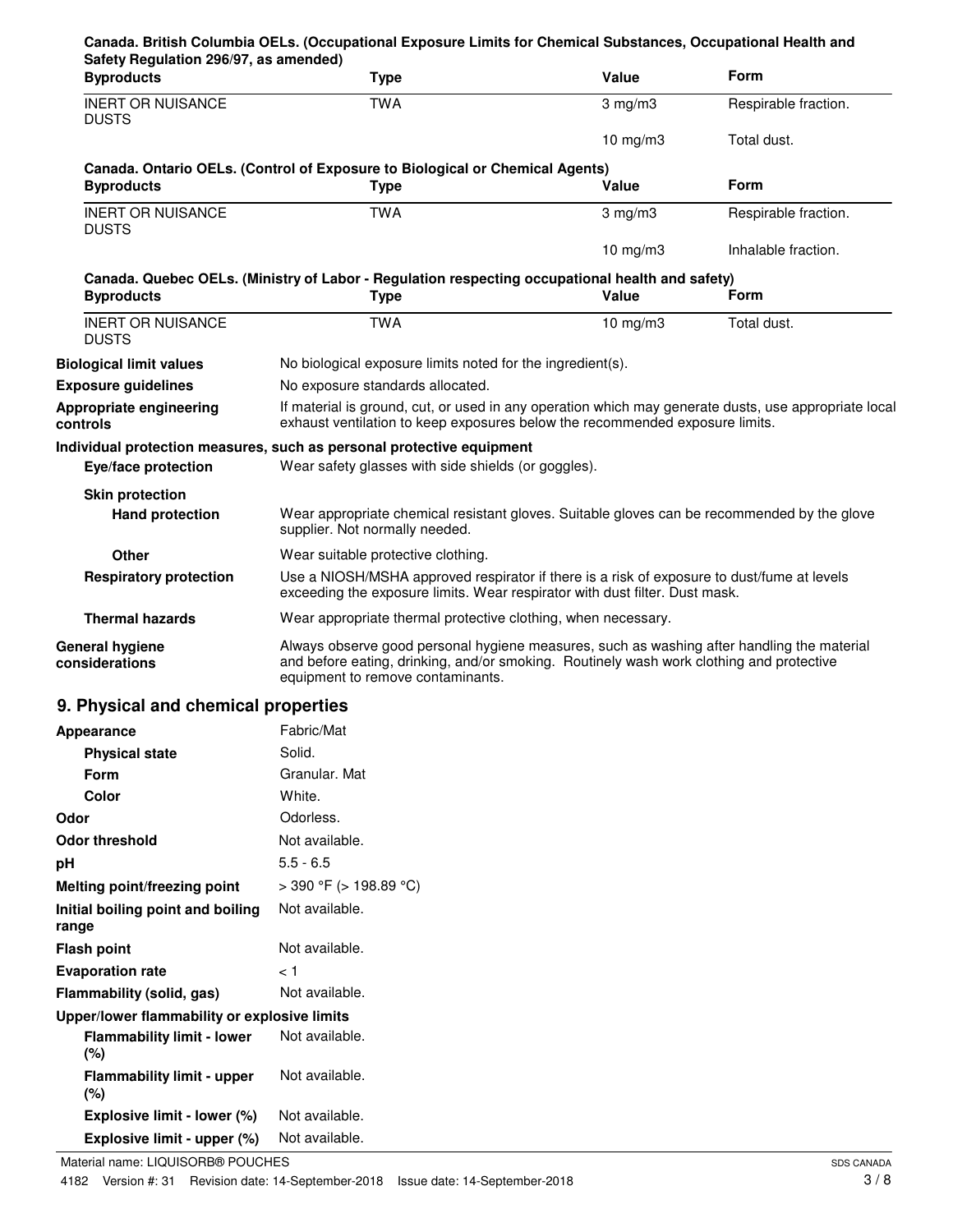| Vapor pressure                                    | $<$ 10 mm Hg      |
|---------------------------------------------------|-------------------|
| Vapor density                                     | Not available.    |
| <b>Relative density</b>                           | Not available.    |
| Solubility(ies)                                   |                   |
| Solubility (water)                                | Not available.    |
| <b>Partition coefficient</b><br>(n-octanol/water) | Not available.    |
| <b>Auto-ignition temperature</b>                  | Not available.    |
| <b>Decomposition temperature</b>                  | Not available.    |
| <b>Viscosity</b>                                  | Not available.    |
| <b>Other information</b>                          |                   |
| <b>Bulk density</b>                               | $0.5 - 0.7$ g/cm3 |
| <b>Explosive properties</b>                       | Not explosive.    |
| Molecular formula                                 | C3H4O2            |
| <b>Oxidizing properties</b>                       | Not oxidizing.    |
| <b>Specific gravity</b>                           | $0.4 - 0.7$       |
| <b>VOC</b>                                        | $< 0.05$ mg/l     |

# **10. Stability and reactivity**

| Reactivity                                   | The product is stable and non-reactive under normal conditions of use, storage and transport. |
|----------------------------------------------|-----------------------------------------------------------------------------------------------|
| <b>Chemical stability</b>                    | Material is stable under normal conditions.                                                   |
| <b>Possibility of hazardous</b><br>reactions | No dangerous reaction known under conditions of normal use.                                   |
| <b>Conditions to avoid</b>                   | Contact with incompatible materials.                                                          |
| Incompatible materials                       | Strong oxidizing agents.                                                                      |
| <b>Hazardous decomposition</b><br>products   | No hazardous decomposition products are known.                                                |

# **11. Toxicological information**

#### **Information on likely routes of exposure**

| <b>Inhalation</b>                                                                  | Dust may irritate respiratory system.                                                                                                                                                                               |
|------------------------------------------------------------------------------------|---------------------------------------------------------------------------------------------------------------------------------------------------------------------------------------------------------------------|
| <b>Skin contact</b>                                                                | Dust or powder may irritate the skin.                                                                                                                                                                               |
| Eye contact                                                                        | Dust may irritate the eyes.                                                                                                                                                                                         |
| Ingestion                                                                          | May cause discomfort if swallowed. Expected to be a low ingestion hazard. However, ingestion is<br>not likely to be a primary route of occupational exposure.                                                       |
| Symptoms related to the<br>physical, chemical and<br>toxicological characteristics | Dusts may irritate the respiratory tract, skin and eyes.                                                                                                                                                            |
| Information on toxicological effects                                               |                                                                                                                                                                                                                     |
| Acute toxicity                                                                     | Not available.                                                                                                                                                                                                      |
| <b>Skin corrosion/irritation</b>                                                   | Prolonged skin contact may cause temporary irritation. Due to partial or complete lack of data the<br>classification is not possible.                                                                               |
| Serious eye damage/eye<br>irritation                                               | Direct contact with eyes may cause temporary irritation. Due to partial or complete lack of data the<br>classification is not possible. None known.                                                                 |
| Respiratory or skin sensitization                                                  |                                                                                                                                                                                                                     |
| <b>Respiratory sensitization</b>                                                   | Due to partial or complete lack of data the classification is not possible. Not a respiratory<br>sensitizer.                                                                                                        |
| <b>Skin sensitization</b>                                                          | None known. This product is not expected to cause skin sensitization. Due to partial or complete<br>lack of data the classification is not possible.                                                                |
| Germ cell mutagenicity                                                             | No data available to indicate product or any components present at greater than 0.1% are<br>mutagenic or genotoxic. Due to partial or complete lack of data the classification is not possible.                     |
| Carcinogenicity                                                                    | This product is not considered to be a carcinogen by IARC, ACGIH, NTP, or OSHA. Not<br>classifiable as to carcinogenicity to humans. Due to partial or complete lack of data the<br>classification is not possible. |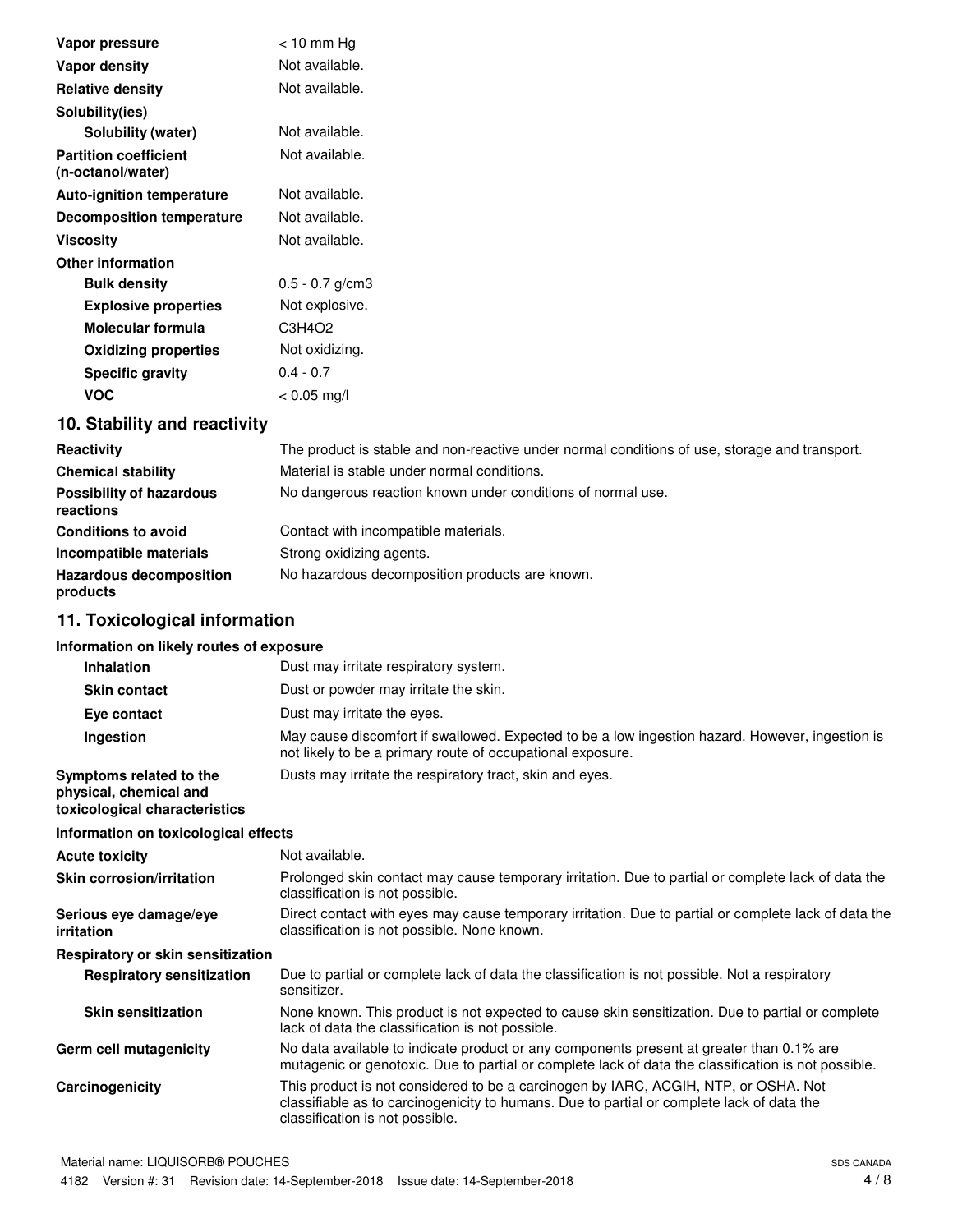| <b>Reproductive toxicity</b>                          | Not classified. This product is not expected to cause reproductive or developmental effects. Due to<br>partial or complete lack of data the classification is not possible. |
|-------------------------------------------------------|-----------------------------------------------------------------------------------------------------------------------------------------------------------------------------|
| Specific target organ toxicity -<br>single exposure   | Due to partial or complete lack of data the classification is not possible. Not classified.                                                                                 |
| Specific target organ toxicity -<br>repeated exposure | Not classified. Due to partial or complete lack of data the classification is not possible.                                                                                 |
| <b>Aspiration hazard</b>                              | Due to partial or complete lack of data the classification is not possible. Not an aspiration hazard.                                                                       |
| <b>Chronic effects</b>                                | Not expected to be hazardous by WHMIS criteria.                                                                                                                             |
| <b>Further information</b>                            | This product has no known adverse effect on human health.                                                                                                                   |

#### **12. Ecological information**

| <b>Ecotoxicity</b>               | Not expected to be harmful to aquatic organisms. The product is not classified as environmentally<br>hazardous. However, this does not exclude the possibility that large or frequent spills can have a<br>harmful or damaging effect on the environment. |
|----------------------------------|-----------------------------------------------------------------------------------------------------------------------------------------------------------------------------------------------------------------------------------------------------------|
| Persistence and degradability    | No data is available on the degradability of this product.                                                                                                                                                                                                |
| <b>Bioaccumulative potential</b> | No data available.                                                                                                                                                                                                                                        |
| Mobility in soil                 | No data available.                                                                                                                                                                                                                                        |
| Other adverse effects            | No other adverse environmental effects (e.g. ozone depletion, photochemical ozone creation<br>potential, endocrine disruption, global warming potential) are expected from this component.                                                                |

#### **13. Disposal considerations**

| <b>Disposal instructions</b>             | Contract with a disposal operator licensed by the Law on Disposal and Cleaning. Collect and<br>reclaim or dispose in sealed containers at licensed waste disposal site. Dispose in accordance<br>with all applicable regulations. When your own wastewater treatment plant is not available, collect<br>entire waste and then charge to a licensed industrial waste management professional with<br>manifests for industrial waste. |
|------------------------------------------|-------------------------------------------------------------------------------------------------------------------------------------------------------------------------------------------------------------------------------------------------------------------------------------------------------------------------------------------------------------------------------------------------------------------------------------|
| Local disposal regulations               | Dispose in accordance with all applicable regulations.                                                                                                                                                                                                                                                                                                                                                                              |
| Hazardous waste code                     | The waste code should be assigned in discussion between the user, the producer and the waste<br>disposal company.                                                                                                                                                                                                                                                                                                                   |
| Waste from residues / unused<br>products | Dispose of in accordance with local regulations. Empty containers or liners may retain some<br>product residues. This material and its container must be disposed of in a safe manner (see:<br>Disposal instructions). Not applicable.                                                                                                                                                                                              |
| Contaminated packaging                   | Since emptied containers may retain product residue, follow label warnings even after container is<br>emptied. Empty containers should be taken to an approved waste handling site for recycling or<br>disposal.                                                                                                                                                                                                                    |

## **14. Transport information**

#### **TDG**

Not regulated as dangerous goods.

#### **IATA**

Not regulated as dangerous goods.

#### **IMDG**

Not regulated as dangerous goods.

#### **Transport in bulk according to** Not available. **Annex II of MARPOL 73/78 and the IBC Code**

### **15. Regulatory information**

#### **Canadian regulations**

This product has been classified in accordance with the hazard criteria of the CPR and the SDS contains all the information required by the CPR.

## **Controlled Drugs and Substances Act** Not regulated. **Export Control List (CEPA 1999, Schedule 3)** Not listed. **Greenhouse Gases** Not listed. **Precursor Control Regulations** Not regulated.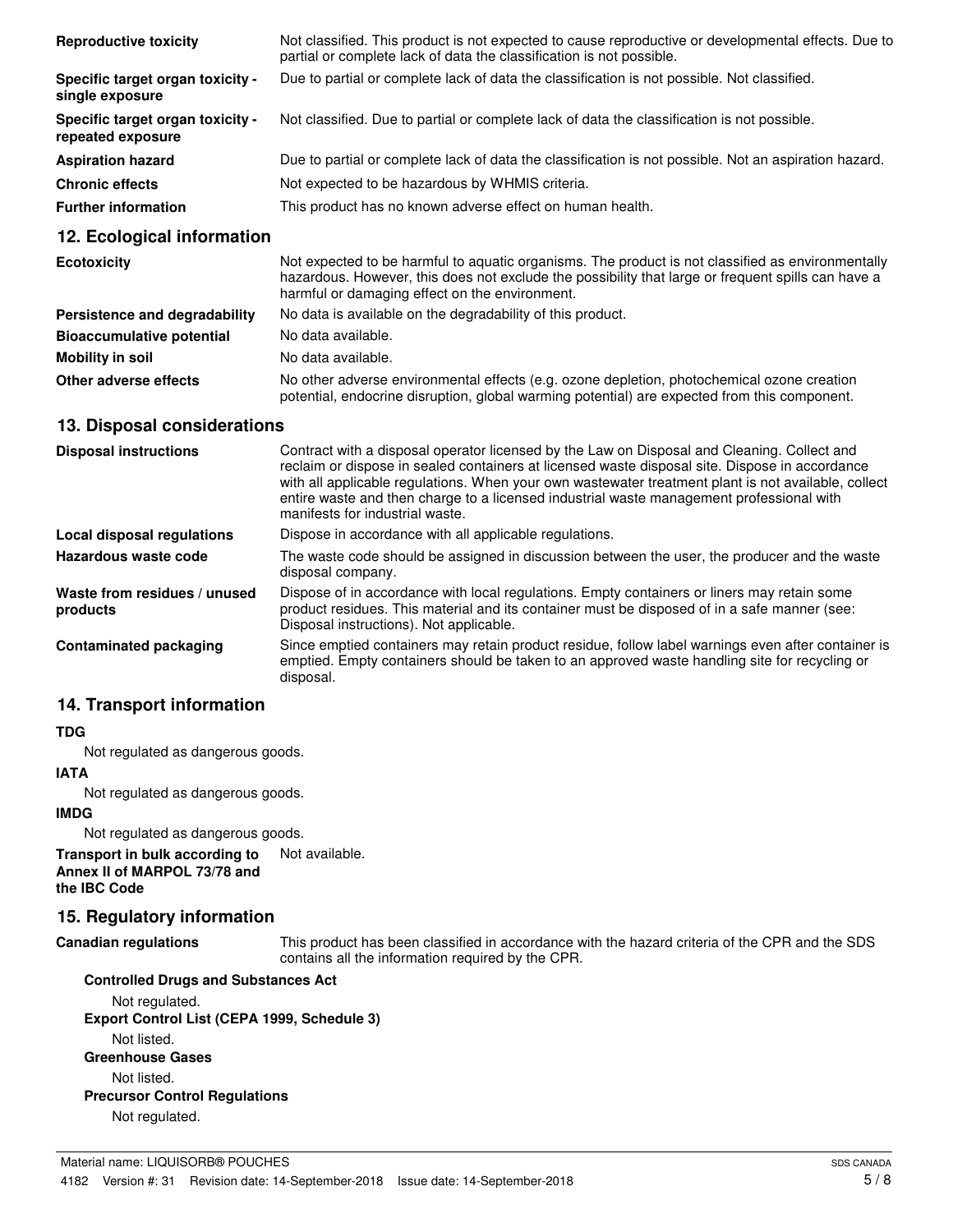#### **International regulations**

**Stockholm Convention** Not applicable. **Rotterdam Convention**

The product is classified and labelled in accordance with EC directives or respective national laws. This Safety Data Sheet complies with the requirements of Regulation (EC) No 1907/2006. The product does not need to be labelled in accordance with EC directives or respective national laws. Regulation (EU) No 453/2010 amending Regulation (EC) No 1907/2006 on the Registration, Evaluation, Authorization and Restriction of Chemicals (REACH). Regulation (EC) No 1272/2008 on classification, labeling and packaging of substances and mixtures, amending and repealing Directives 67/548/EEC and 1999/45/EC, and amending Regulation (EC) No 1907/2006.

| Not applicable.                            |                                                                           |                        |
|--------------------------------------------|---------------------------------------------------------------------------|------------------------|
| Kyoto protocol                             |                                                                           |                        |
| Not applicable.                            |                                                                           |                        |
| <b>Montreal Protocol</b>                   |                                                                           |                        |
| Not applicable.<br><b>Basel Convention</b> |                                                                           |                        |
|                                            |                                                                           |                        |
| Not applicable.                            |                                                                           |                        |
| <b>International Inventories</b>           |                                                                           |                        |
| Country(s) or region                       | <b>Inventory name</b>                                                     | On inventory (yes/no)* |
| Australia                                  | Australian Inventory of Chemical Substances (AICS)                        | <b>Yes</b>             |
| Canada                                     | Domestic Substances List (DSL)                                            | Yes                    |
| Canada                                     | Non-Domestic Substances List (NDSL)                                       | No                     |
| China                                      | Inventory of Existing Chemical Substances in China (IECSC)                | Yes                    |
| Europe                                     | European Inventory of Existing Commercial Chemical<br>Substances (EINECS) | No                     |
| Europe                                     | European List of Notified Chemical Substances (ELINCS)                    | No                     |
| Japan                                      | Inventory of Existing and New Chemical Substances (ENCS)                  | Yes                    |
| Korea                                      | Existing Chemicals List (ECL)                                             | Yes                    |
| New Zealand                                | New Zealand Inventory                                                     | Yes                    |
| Philippines                                | Philippine Inventory of Chemicals and Chemical Substances<br>(PICCS)      | Yes                    |
| Taiwan                                     | Taiwan Chemical Substance Inventory (TCSI)                                | Yes                    |
| United States & Puerto Rico                | Toxic Substances Control Act (TSCA) Inventory                             | Yes                    |

\*A "Yes" indicates that all components of this product comply with the inventory requirements administered by the governing country(s) A "No" indicates that one or more components of the product are not listed or exempt from listing on the inventory administered by the governing country(s).

#### **16. Other information**

| 14-September-2018                                                     |
|-----------------------------------------------------------------------|
| 14-September-2018                                                     |
| 31                                                                    |
| HMIS <sup>®</sup> is a registered trade and service mark of the NPCA. |
|                                                                       |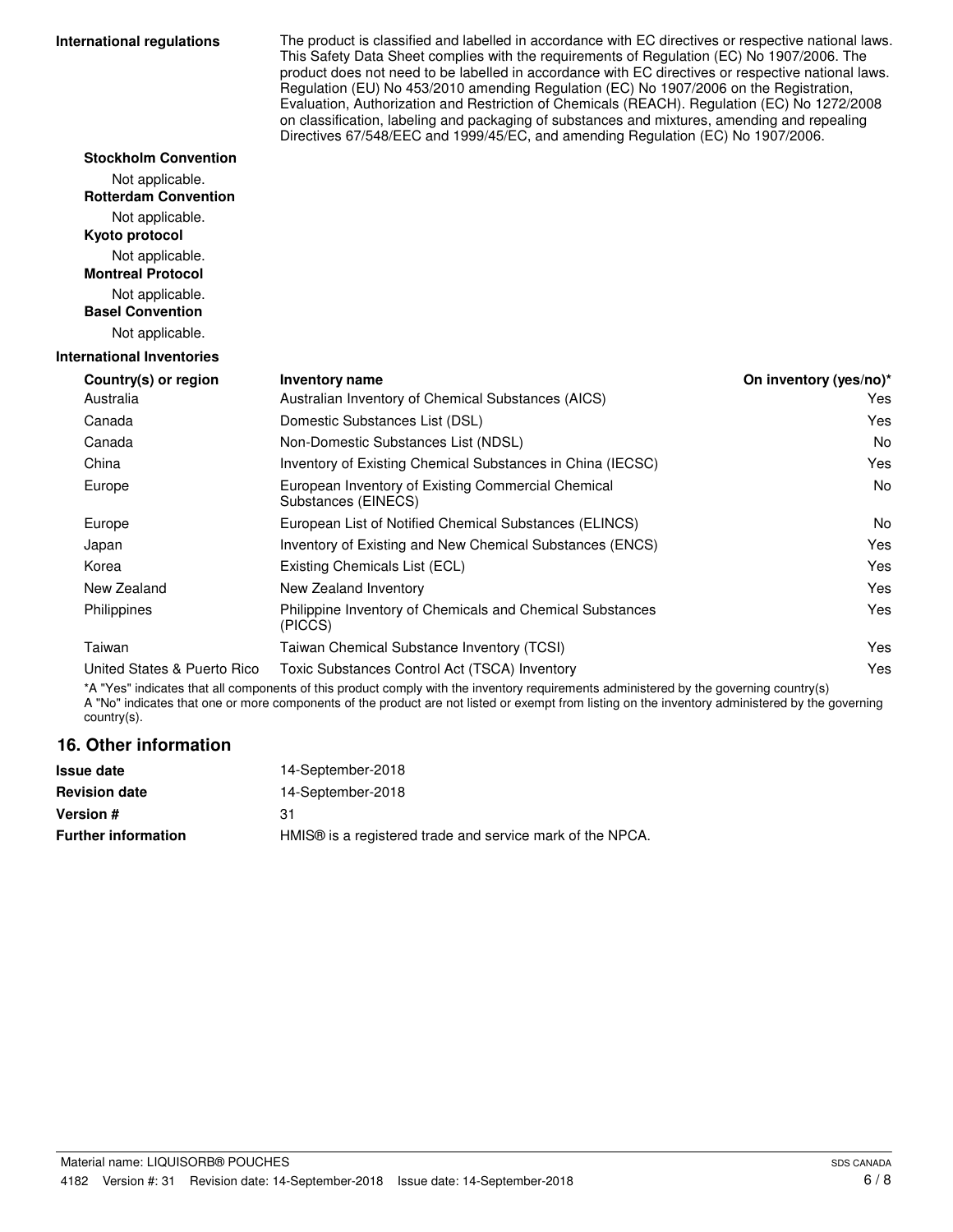#### ACGIH

ACGIH Documentation of the Threshold Limit Values and Biological Exposure Indices EPA: AQUIRE database HSDB® - Hazardous Substances Data Bank IARC Monographs. Overall Evaluation of Carcinogenicity National Toxicology Program (NTP) Report on Carcinogens NLM: Hazardous Substances Data Base US. IARC Monographs on Occupational Exposures to Chemical Agents Korea. Accidental Release Prevention Substances (Presidential Decree of Toxic Chemical Control Law, Executive Order No. 19203) Korea. Dangerous Substances Threshold Quantity (Presidential Decree of Dangerous Substances Safety Management Act No. 18406, Schedule 1) Korea. Harmful Substances Prohibited from Manufacturing (Presidential Decree on the Industrial Safety and Health Act (No. 13053), Article 29) Korea. Harmful Substances Requiring Permission for Manufacture or Use (Presidential Decree on the Industrial Safety and Health Act (No. 13053), Article 30) Korea. Non-Toxic Chemicals List (National Institute of Environment Research (NIER) Public Notice No. 1997-10, as amended) Korea. Observational Chemicals (Ministerial Decree of TCCL Article 6) Korea. OELs. Regulation for Permitted Concentration of Hazardous Substances (Ministry of Labor (MOL) Public Notice No. 1986-45, as amended) Korea. Prohibited Chemical Substances (TCCL Article 11) Korea. Regulated volatile organic compounds (VOCs) (MOE Notice No. 2001-36, March 8, 2001, as amended) Korea. Restricted Chemical Substances (TCCL Article 11) Korea. Toxic Chemical Control Law (TCCL), Existing Chemicals Inventory (KECI) Korea. Toxic Chemical Control Law (TCCL), pre-1997 List Korea. Toxic Chemicals (TCCL Article 10) Korea. Toxic Release Inventory (TRI) Chemicals (TCCL Article 14) Taiwan. Dangerous Materials (Rules on Hazard Communication of Dangerous Materials and Toxic Materials) Taiwan. Industrial Precursor Chemicals (Categories and Regulations Governing Inspection and Declaration of Industrial Precursor Chemicals, MOEA Decree No. 87, as amended) Taiwan. OELs. (Standards on Workplace Atmosphere of Dangerous and Hazardous Materials) Taiwan. Toxic Chemical Substances (TCS) (List of Toxic Chemical Substances announced by the Environmental Protection Administration) Taiwan. Toxic Materials (Rules on Hazard Communication of Dangerous Materials and Toxic Materials) Japan Society for Occupational Health, Recommendation of Occupational Exposure Limits Japan Chemical Industry Association (JCIA) GHS Guideline, June 2012 JIS Z 7252:2014 Classification of chemicals based on "Globally Harmonized System of Classification and Labelling of Chemicals (GHS)" JIS Z 7253:2012 Hazard communication of chemicals based on GHS – Labelling and Safety Data Sheet (SDS) GOST 30333-2007 Chemical production safety passport. General requirements. GOST 31340-2013 Labeling of chemicals. General requirements. GOST 32419-2013 Classification of chemical products. General requirements. GOST 32424-2013 Classification of chemicals for environmental hazards. General principles. GOST 12.1.007-76 Occupational safety standard system. Noxious substances. Classification and general safety requirements. GOST 12.1.044-89. Occupational safety standards system. Fire and explosion hazard of substances and materials. Nomenclature of substances and materials. Nomenclature of indices and methods of their determination. GOST 19433-88. Dangerous goods. Classification and marking. GOST 12.1.004-91. Occupational safety standards system. Fire safety. General requirements.